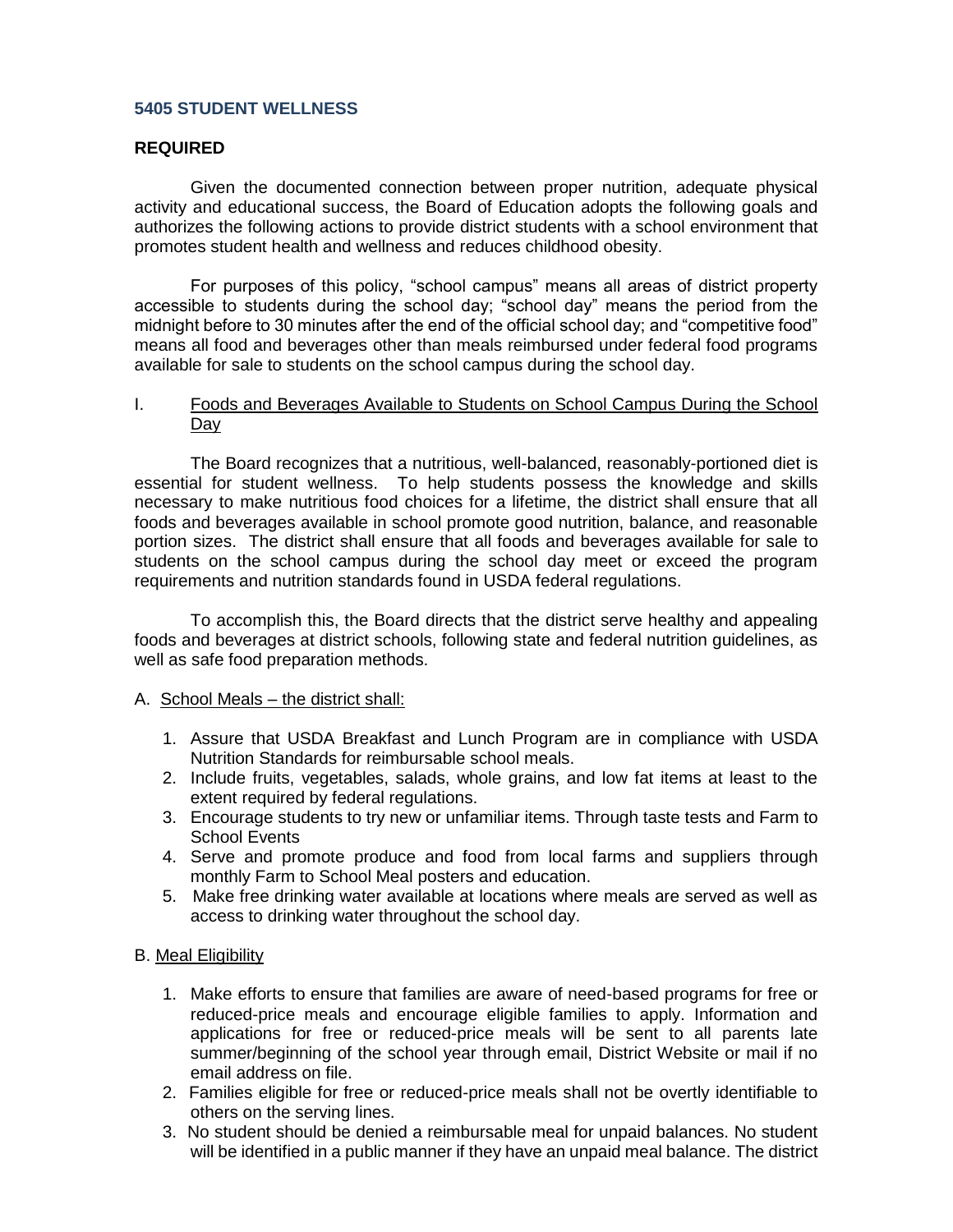will contact parents, informing them of a meal deficit via weekly email or monthly mailed letter as well as make them aware of the needs-based program.

- 4. The district will periodically reach out to all free or reduced student's parents/guardians who are not taking advantage of reduced priced meals.
- 5 Families who submit a free or reduced-price application will be notified of the results via email or mail.
- C. Meal Scheduling the district shall:
	- 1. Provide adequate time to eat.
	- 2. Schedule lunchtime between normal lunch hours (10:30 a.m. 1:10 p.m.) Students shall have a minimum of 20 minutes to eat lunch.
	- 3. All schools will provide at least 10 minutes (seat time) for breakfast through the USDA School Breakfast Program.
- D. Foods and Beverages Sold ala carte during the school day– the district shall:
	- 1. Assure that all ala carte foods and beverages sold to students during the school day shall meet the USDA school meal and Smart Snacks nutritional standards. [www.fns.usda.gov/tn/guide-smart-snacks-school](http://www.fns.usda.gov/tn/guide-smart-snacks-school)
	- 2. Assure that all non-school/non-compliant vending machines are set on a timer so as not to be accessible during the school day.
	- 3. Permit the sale of fresh, frozen or canned fruits and vegetables, if processed pursuant to federal regulations, as exempt from the nutrition standards.
	- 4. Work with existing vendors or locate new vendors that will comply with nutrition standards.
	- 5. Breakfast and Lunch Components will meet all current USDA Meal Guidelines for a Reimbursable Meal.
- E. Fund-Raising Activities the district shall:
	- 1. All fundraisers selling food or beverages to students on school campus during the school day must meet the competitive foods nutrition and Smart Snacks in School standards set in federal regulations for whole grains, fruits, vegetables, calories, fat, saturated fats, trans fats, sugar, sodium, and caffeine. The district will allow one fundraiser exemption per month from nutrition and snack standards to take place during school.
	- 2. Promote non-food items to sell, or activities (physical or otherwise) in which to participate.
	- 3. Outside organizations (e.g., Parent groups, booster clubs) conducting fundraisers which take place off the school campus or outside the school day are encouraged to follow this policy.

## F. School and Class Parties, Celebrations, and Events where food and beverages are provided, but not sold:

- 1. This section applies to all school and classroom parties, snacks which have been brought in for the class or school, celebrations, food provided to learn about cultures or countries, and other events where food is provided but not sold.
- 2. Schools shall set guidelines for the frequency and content of classroom and schoolwide celebrations where food and beverages are provided. Due to food safety and food allergies, non-food celebrations shall be encouraged.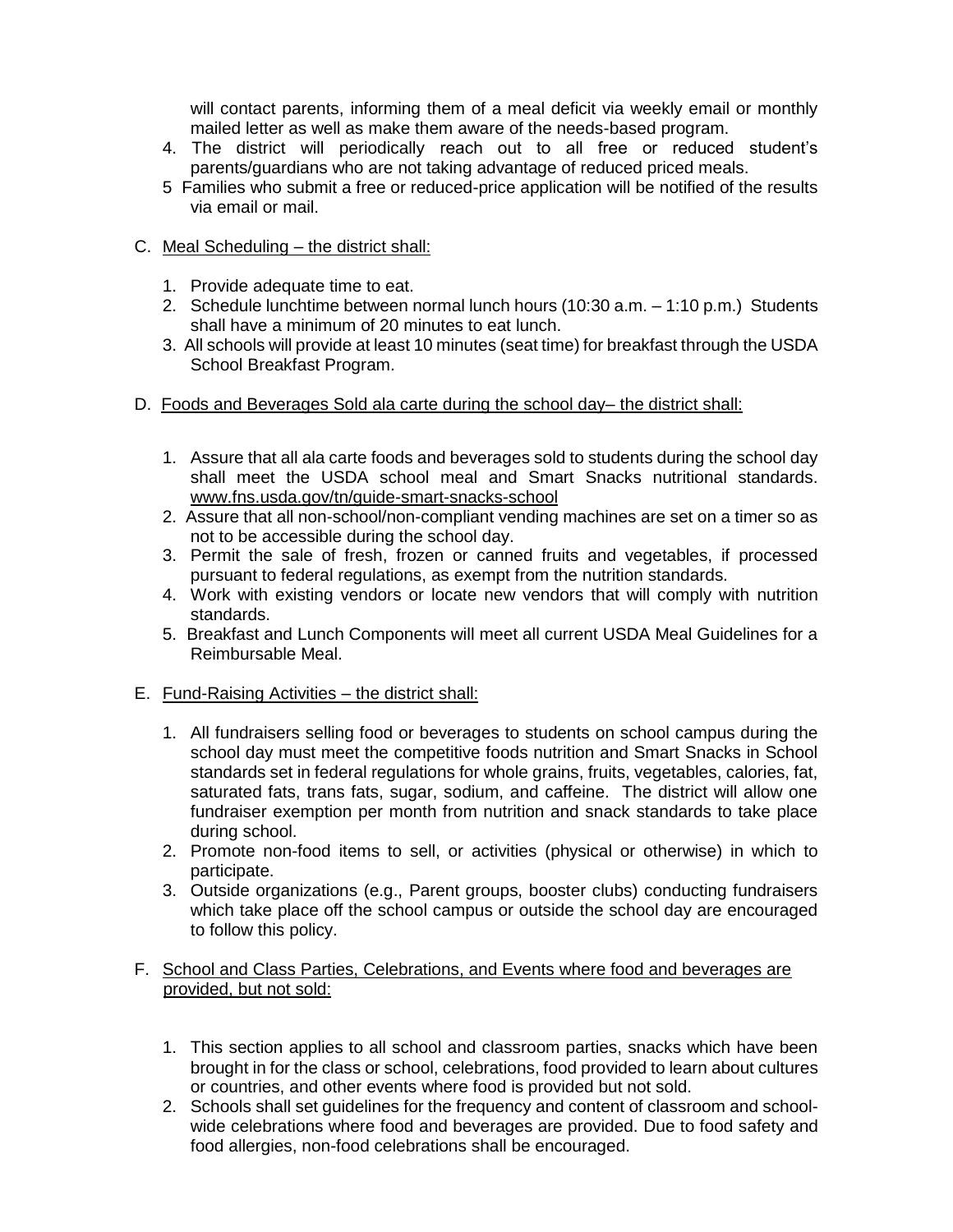- 3. The district shall only allow food and beverage items which meet the standards for competitive foods and conform to the Guide to Smart Snacks in School including beverages, promote non-food activities, and discourage foods and beverages which do not meet those standards, at celebrations.
- 4. Encourage the healthy use of food as a natural part of celebrations.

# G. Marketing of Foods and Beverages

- 1. Any food or beverage that is marketed on school grounds during the school day must meet at least the federal nutrition standards for competitive items and or Smart Snack nutrition.
- 2. This restriction applies to all school buildings (interior and exterior), school grounds, school buses and other vehicles used to transport students, athletic fields, structures, parking lots, school publications, and items such as vending machines, equipment, posters, garbage cans, or cups.
- 3. Marketing includes all advertising and promotions: verbal, written, or graphic, or promotional items.
- 4. This restriction does not apply to personal opinions or expression, or items used for educational purposes.
- 5. This restriction applies to all purchases and contracts made after the effective date of this provision.
- 6. No food and/or beverages shall be marketed where food is sold or in any school publication or school media source unless approved by the school's principal.
- 7. For non-approved fundraisers, there will be no fundraising advertisement of foods not meeting the standards of Smart Snack nutrition.

### H. Training

1. The Director of Food Services and the food service staff shall meet continuing education/training requirements in the USDA Professional Standards for Child Nutrition.

### I. Foods and Beverages Sold Before or After the Instructional Day

1. Food and beverages sold or served to students in before or after school care programs will meet CACFP nutrition standards OR Smart Snacks standards.

### II. Physical Activity

Physical activity is an important factor in staying healthy and being ready to learn. The Board encourages every student to develop the knowledge and skills necessary to perform a variety of physical activities, to regularly participate in physical activity, and to appreciate and enjoy physical activity as an ongoing part of a healthy lifestyle. In addition, staff, families, and community are encouraged to participate in and model physical activity as a valuable part of daily life. The district's Physical Education program shall adhere to the curricular requirements of the Commissioner of Education and the New York State Learning Standards.

### A. Physical Education

- 1. Students in grades K-12 shall engage in physical education for at least the minimum number of hours or days per week under State requirements.
- 2. Physical Education classes shall incorporate the appropriate NYS Learning Standards.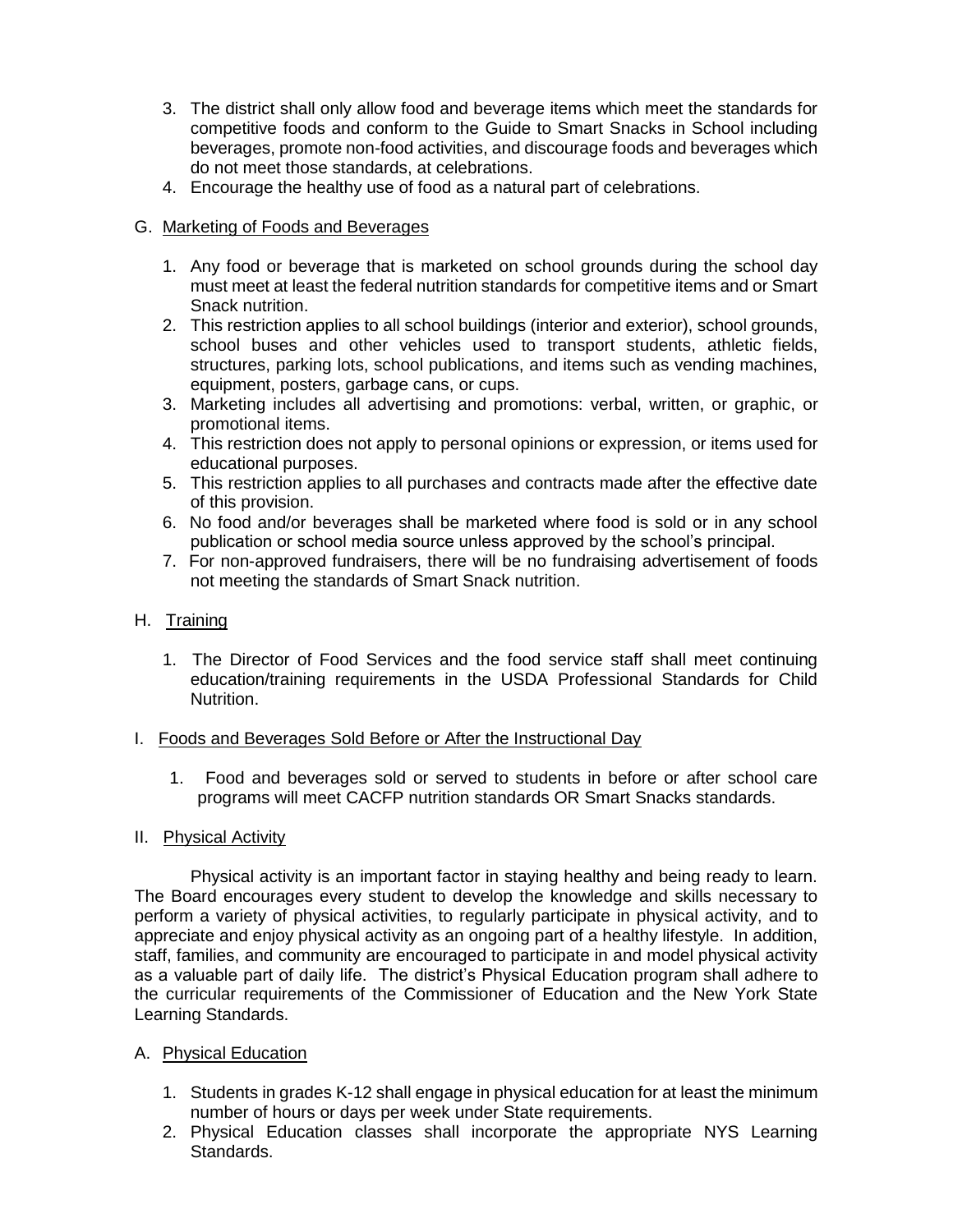- 3. Promote, teach and provide opportunities to practice activities that students enjoy and can pursue throughout their lives for personal wellness (e.g., yoga, fitness walking, step aerobics).
- 4. The performance or withholding of physical activity shall not be used as a form of discipline, punishment or as a source for reward.
- 5. The district will implement the following time guidelines for physical education classes:
	- 40 minutes every other day per week of P.E. for elementary students
	- 42 minutes every other day per week of P.E. for Middle School students
	- 42 minutes every other day of P.E. for High School students
- 6. There will be no exemptions for P.E. class time or credit.
- 7. There will be no substitutions for P.E. class time or credit.
- 8. The district (schools) shall develop physical activity programs that include family and community engagement through partnerships in these physical activities.
- 9. Physical activity (clubs, intramurals, etc.) shall be provided before and/or after school for all students.

### B. Recess

- 1. Incorporate daily physical activity (recess) for elementary schools (Minimum of 20 minutes a day).
- 2. Scheduled physical activity (recess) shall not be used for punishment or reward.
- 3. Permit scheduling physical activity (recess) during the lunch period.
- 4. Physical Activity will be held outdoors whenever possible, and indoors during the most inclement weather, at the discretion of the Building Principal.

### C. Physical Activity in the Classroom

- 1. Promote purposeful integration of physical activity in the classroom, both as activity breaks and as part of the educational process (e.g., kinesthetic learning).
- 2. Under severe time or space constraints, the district may meet the state requirements for Physical Education through collaborative and integrative in-classroom activity

## D. Extracurricular Opportunities for Physical Activity

- 1. The District will promote clubs and activities that meet the various physical activity needs, interests, and abilities of all students (e.g., walking, hiking and climbing, snowshoeing), including before and after school activities.
- 2. The District will promote students walking/biking to school (with proper storage of bicycles), safe routes to school, and "walking" school buses.
- 3. The setting of extracurricular activity eligibility participation requirements does not constitute withholding opportunities.

### E. Community Use Agreements

1. Schools shall develop community use agreements expanding physical activity opportunities for students and the community.

### III. Nutrition Promotion and Education

The Board believes that nutrition promotion and education is a key component in introducing and reinforcing healthy behaviors in students. Nutrition promotion and education that teaches the knowledge, skills, and values needed to adopt healthy eating behaviors shall be integrated into the curriculum. Nutrition promotion and education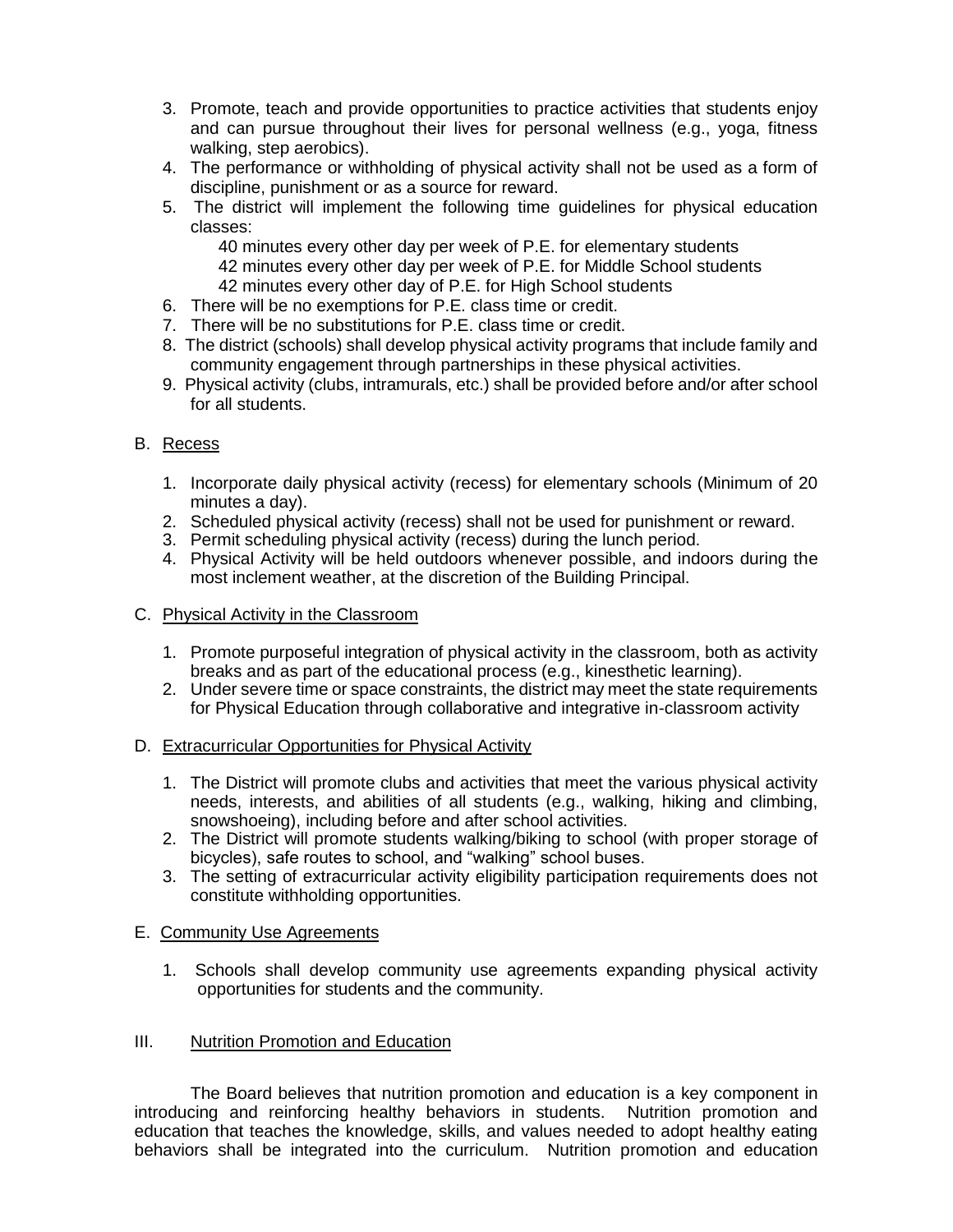information shall be offered throughout the school campus including, but not limited to, school dining areas and classrooms. Staff members who provide nutrition promotion and education shall be appropriately certified and trained. The district's broader Health Education program shall incorporate the appropriate New York State Learning Standards.

The Board's goals for nutrition promotion and education include that the district will:

- 1. Include nutrition education as part of not only health education classes, but also classroom instruction in subjects such as math, science, language arts, social sciences and elective subjects. Lessons encouraged to include healthy menu planning based on food nutrition labels. These lessons will be integrated into the curriculum at all levels, grades K-12.
- 2. Include nutrition activities that are enjoyable, developmentally appropriate, culturally relevant, participatory activities, such as contests, promotions, taste testing, farm visits, and school gardens that link nutrition education to our environment.
- 3. Promote fruits, vegetables, whole grain products, low fat dairy products, safe and healthy food preparation methods, and health enhancing nutrition practices.
- 4. Emphasize caloric balance between food intake and energy expenditure.
- 5. Teach media literacy with an emphasis on food marketing.
- 6. The district shall incorporate the Smarter Lunchroom tools available at the usda website.
- 7. District staff shall encourage and promote healthy living styles to include a healthy diet and physical activities.

### IV. Other School-Based Activities

The district may implement other appropriate programs that help create a school environment that conveys consistent wellness messages and is conducive to healthy eating and physical activity. Such activities may include, but are not limited to, health forums or fairs, health newsletters, parent outreach, employee health and wellness activities, reviewing food marketing and advertising in school, hosting or promoting community-wide events, building-level cafeteria gardens, and prohibiting the use of food as a reward.

### V. Implementation

The Board shall designate the Superintendent, or designee, as District Wellness Coordinator to be responsible for ensuring that the provisions of this policy are carried out throughout the district. The Board may also designate one person in each building as School Wellness Coordinator to ensure that the wellness activities and actions are being implemented at the building level.

### VI. Monitoring and Review

The District Wellness Coordinator and the District Wellness Committee shall meet annually. The Coordinator shall report every three years to the Board and the public on the implementation and effectiveness of this policy. Every three years, the District Wellness Coordinator, in consultation with appropriate personnel and advisory committees, shall monitor and review the district's wellness activities to determine the extent that district schools are complying with this policy, how this policy compares to model wellness policies, and the progress made toward attaining the goals of this policy and whether this policy is having a positive effect on increasing student wellness and decreasing childhood obesity in the district. Based on those results, this policy, and the specific objectives set to meet its goals, shall be revised as needed.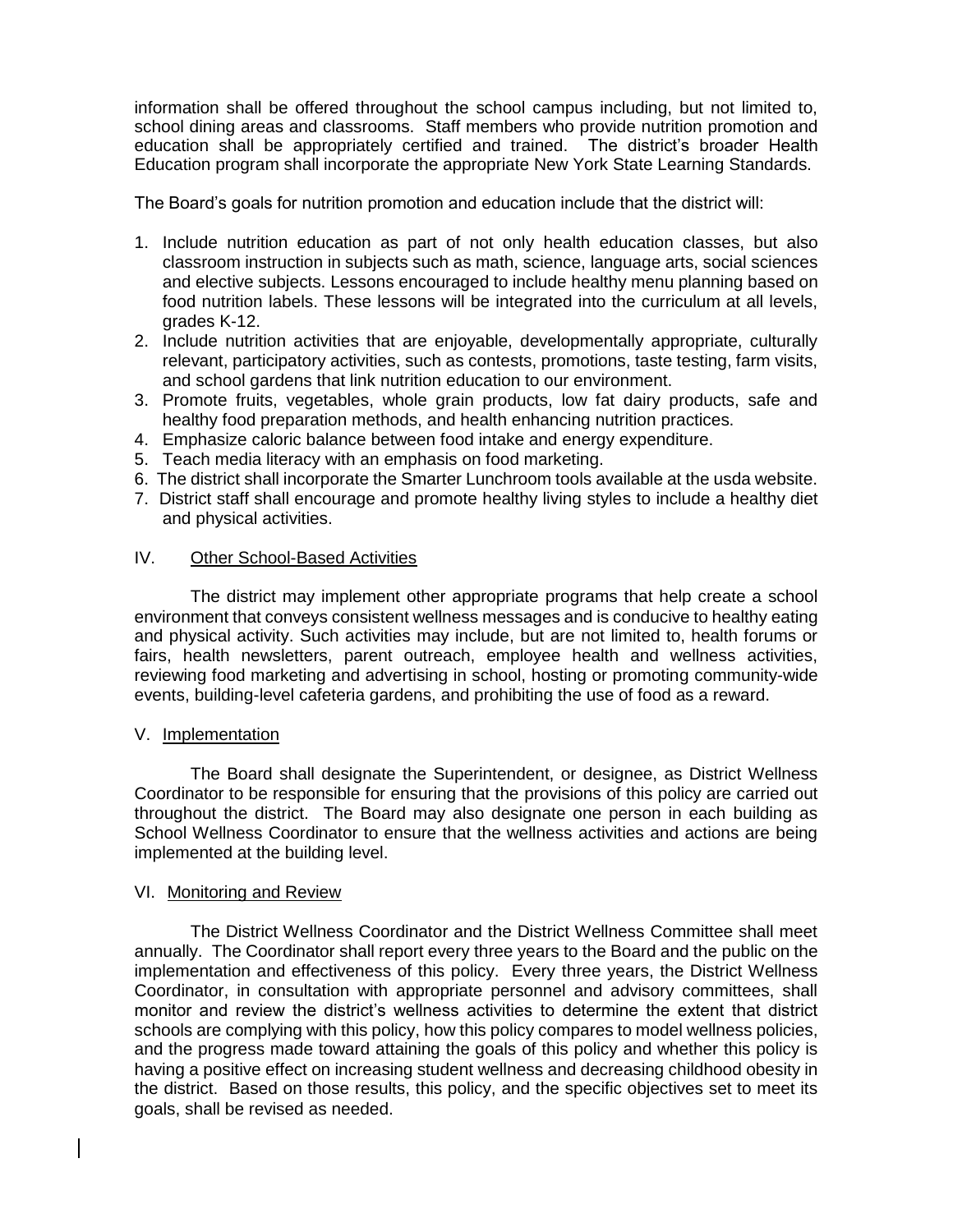Parents, students, food service professionals, physical education teachers, school health professionals, school administrators, the general public, and the school board shall be provided with the opportunity to participate in the development, implementation and periodic review and update of this wellness policy.

The district shall inform and update the public (including parents, students and others in the community) about the content and implementation of this wellness policy by posting this policy (and any updates) on the district website and in each school lunch area, referencing the policy and its availability on school publications and notices, and providing information about new and ongoing wellness policy activities to parents, staff and students via established communication channels.

The district shall monitor and review the implementation and effectiveness of this policy by conducting:

- 1. Periodic informal surveys of Building Principals, classroom staff, and school health personnel to assess the progress of wellness activities and their effects.
- 2. Periodic checks of the nutritional content of food offered in the cafeterias for meals and a la carte items, and sales or consumption figures for such foods.
- 3. Periodic checks of utilization times of vending machines.
- 4. Periodic checks of the amount of time students spend in Physical Education classes, and the nature of those activities.
- 5. Periodic checks of extracurricular activities of a physical nature, in the number of offerings and rates of participation by students.
- 6. Periodic checks of student mastery of the nutrition education curriculum.
- 7. Periodic completion of relevant portions of the CDC School Health Index.
- 8. Periodic review of data currently collected by the district, including:
	- a. attendance data, particularly absences due to illness;
	- b. test scores;
	- c. rates of suspension, discipline, and violent incidents;
	- d. physical education scores on flexibility, endurance, and strength (i.e., fitness test results);
	- e. revenues generated from a la carte food items.
- 9. Periodic surveys of student/parent opinions of cafeteria offerings and wellness efforts.
- 10. Periodic review of professional staff development offered which focuses on student wellness.

#### VII. Recordkeeping

The district shall keep records as required by federal regulations, including documentation of the following: this policy; the district's community involvement activities described above; that the policy is made available to the public; the assessments done every three years; how the public is informed of the assessment results; and when and how the policy is reviewed and updated.

Ref: P.L. 111-296 (The Healthy, Hunger-Free Kids Act of 2010), §204 amending 42 USC §1758b

P.L. 108-265 (Child Nutrition and WIC Reauthorization Act of 2004), §204 42 USC §§1758(f)(1); 1766(a) (Richard B. Russell National School Lunch Act) 42 USC §1779 (Child Nutrition Act)

7 CFR §§210.10; 210.11; 210.12; 210.15; 210.18; 210.30 (National School Lunch Program participation requirements – nutrition standards for lunch and competitive foods; community involvement; recordkeeping; state review; local wellness policy)